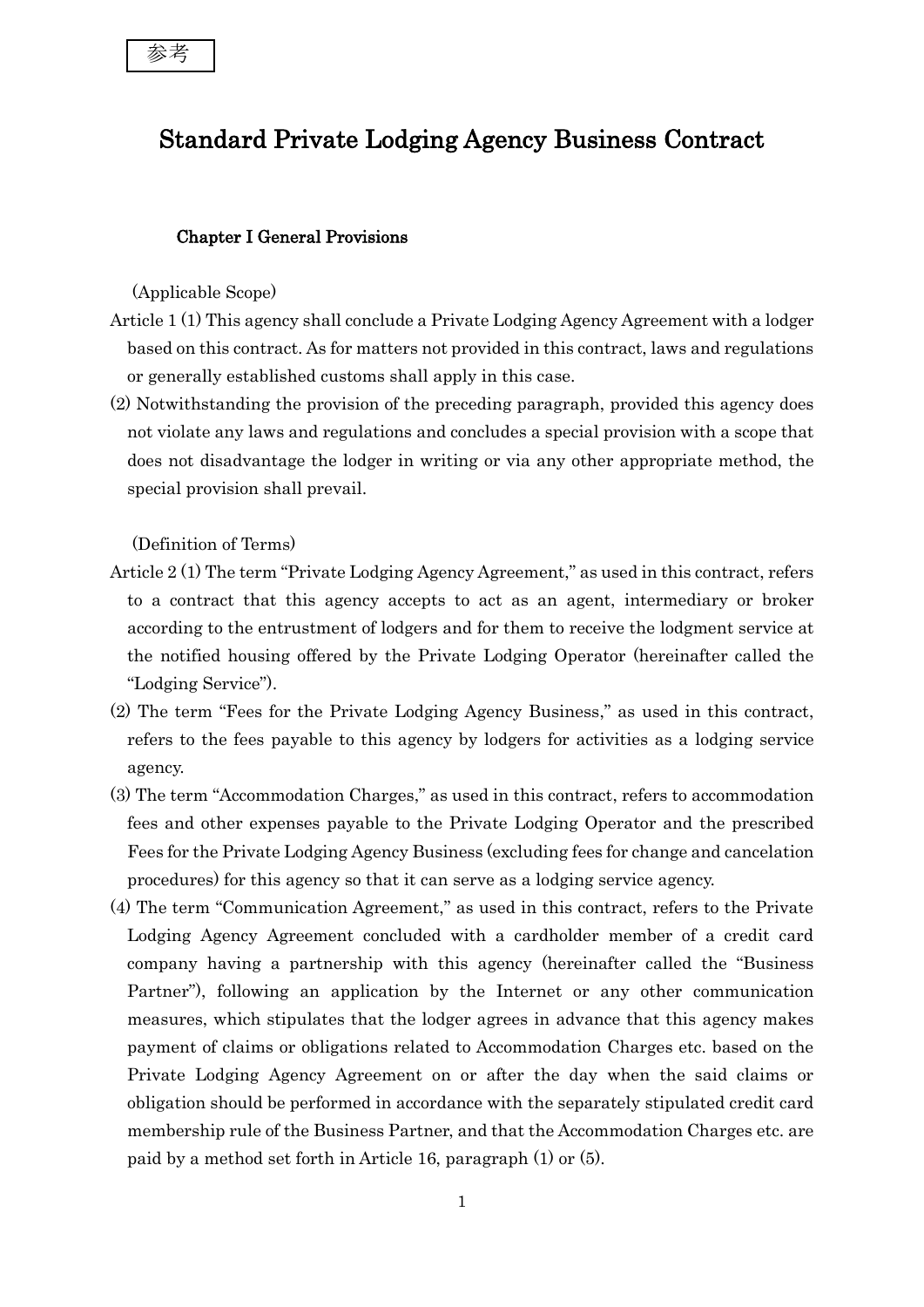- (5) The term "Electronic Notice of Acceptance," as used in this contract, refers to a notice of acceptance of the application for the agreement, which is sent via email to the email address specified by the lodger in advance or otherwise transmitted through the telecommunications circuit connected between the electronic computer, fax equipment, telex, or phone (hereinafter called the "Computer, etc.") used by this agency and the Computer, etc. used by the lodger.
- (6) The term "Card Use Date," as used in this contract, refers to the date by which the lodgers or this agency should pay Accommodation Charges, etc. or execute the repayment obligation in accordance with the Private Lodging Agency Agreement.

#### (Completion of Agency Obligation)

Article 3 Provided this agency acts as an agency for the Lodging Service with the care of a good manager, the incumbent obligations imposed under the Private Lodging Agency Agreement are deemed to have been met. Accordingly, provided this agency has met said obligations incumbent on it, even if it cannot conclude an agreement to provide the Lodging Service with the Private Lodging Operator due to absence from work, inappropriate conditions and others, the lodger must still pay the prescribed Fees for the Private Lodging Agency Business to this agency. If a Communication Agreement has been concluded, the Card Use Date is the date by which this agency shall notify the lodger that agreement to provide the Lodging Service could not be concluded with the Private Lodging Operator.

(Deputy Agency)

Article 4 In executing the Private Lodging Agency Agreement, this agency may have another private lodging agent, a person who acts as a representative in the course of trade, or another auxiliary person inside or outside Japan act on behalf of the agency, in whole or in part.

#### Chapter II Agreement Establishment

(Application for Agreement)

- Article 5 (1) Lodgers wishing to conclude a Communication Agreement with this agency must notify this agency of the credit card membership number and details of the requested Lodging Service.
- (2) A lodger wishing to conclude a Private Lodging Agency Agreement (excluding the Communication Agreement) with this agency must fill in the prescribed details on the prescribed form, then submit the same with the sum of application money specified by this agency.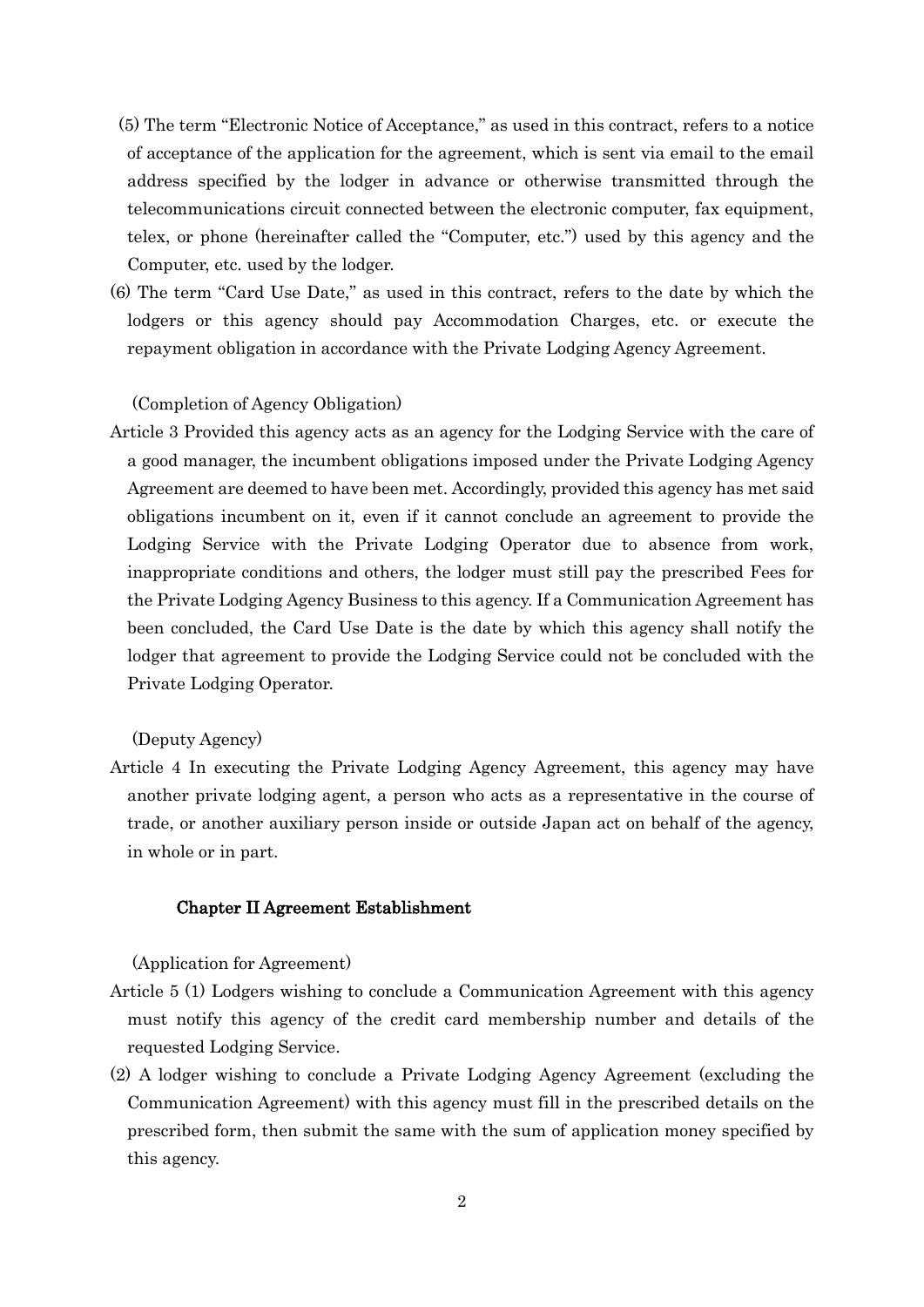(3) The application money in the preceding paragraph is deemed to cover part of the Accommodation Charges, cancelation charges and others payable by the lodger to this agency.

#### (Rejection of Conclusion of Agreement)

- Article 6 This agency may not conclude a Private Lodging Agency Agreement if any of the following cases apply:
	- (i) If the lodger cannot pay incumbent obligations relating to Accommodation Charges, etc., in whole or in part, according to the Business Partner's credit card membership rule because the lodger's credit card is invalid or for any other reasons when concluding the Communication Agreement;
	- (ii) If the lodger is deemed a member of any "boryokudan" crime syndicate, an associate member of "boryokudan," "boryokudan" affiliated member, "boryokudan" affiliated company, or "sokaiya" racketeer group or other antisocial force;
	- (iii) If the lodger engages in any violent act of extortion, unjustifiable extortion, threatening words and deeds, acts of violence, or acts equivalent to the former against this agency;
	- (iv) If the lodger impairs this agency's reputation by spreading rumor, using fraudulent means or power, takes actions to obstruct this agency's business or engages in any similar activities;
	- (v) In using this agency's service, if the lodger engages in any actions constituting mental abuse against a third party, actions against public policy, unnecessary repetitive contributions to this agency's website and other actions deemed inappropriate by this agency.

(Timing for the Establishment of Agreement)

- Article 7 (1) The Communication Agreement shall be established when the Electronic Notice of Acceptance arrives at the lodger. However, if the way in which the notice of acceptance of the application for the agreement is issued differs from that for the Electronic Notice of Acceptance in the agreement, the agreement is deemed established when this agency issues acceptance of the application stipulated in Article 5, paragraph (1).
- (2) The Private Lodging Agency Agreement (excluding the Communication Agreement) shall be established when this agency consents to conclude the agreement and accepts the application money in Article 5, paragraph (2).

(Special Provision for the Establishment of Agreement)

Article 8 (1) Notwithstanding the provision of Article 5, paragraph (2), this agency may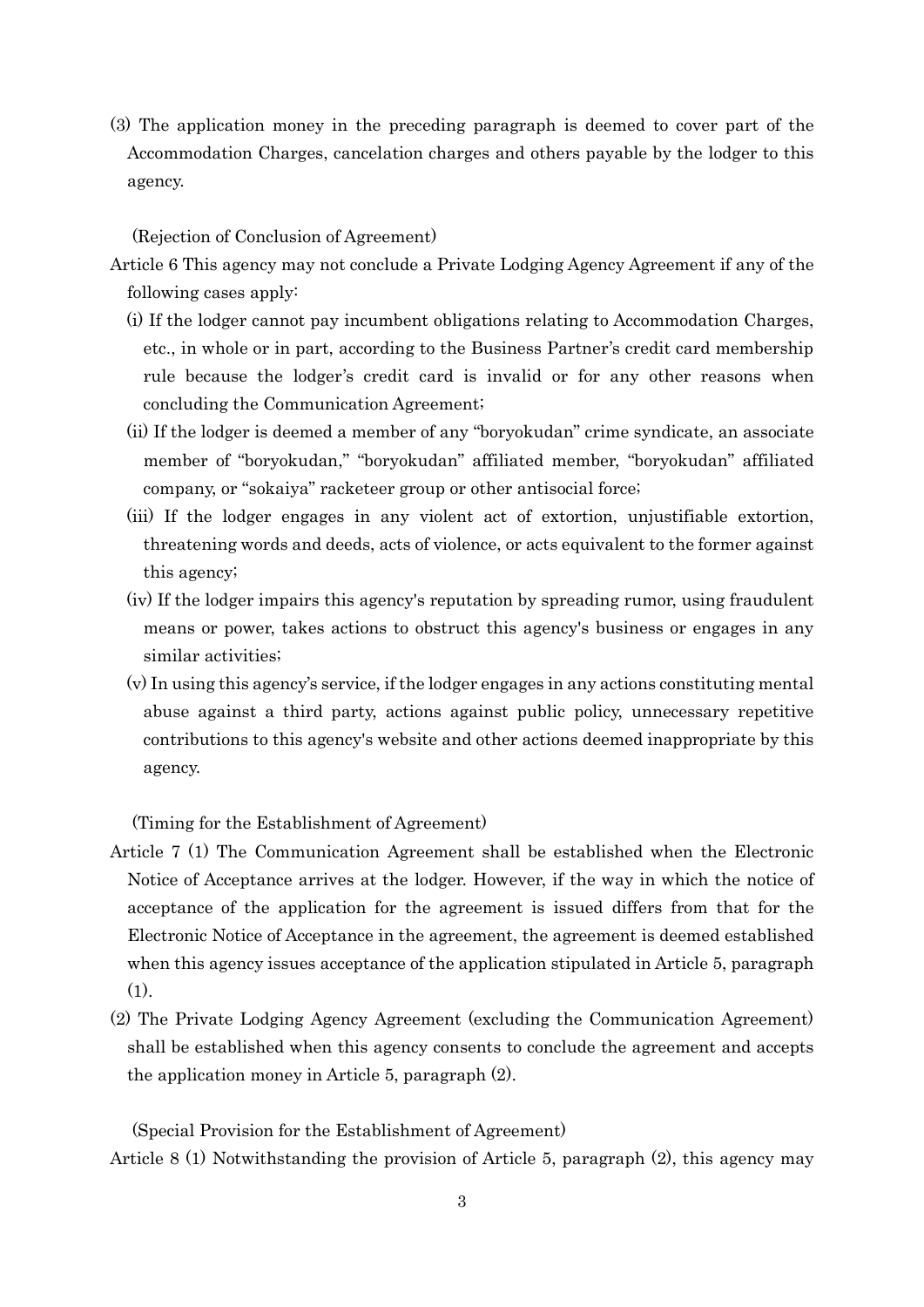only establish a Private Lodging Agency Agreement when consent is received to conclude said agreement via a written special provision without receiving the payment of the application money.

(2) In the case set forth in the preceding paragraph, the timing for establishing the Private Lodging Agency Agreement shall be clarified in the document set forth in the preceding paragraph.

(Special Provision of Accommodation Voucher)

- Article 9 (1) Notwithstanding the provisions of Article 5, paragraphs (2) and (1) of the preceding article, this agency may accept oral applications for the Private Lodging Agency Agreement issuing a document showing the rights to receive the offer of a Lodging Service in return for Accommodation Charges.
- (2) In the case set forth in the preceding paragraph, the Private Lodging Agency Agreement shall be established when this agency accepts the conclusion of the agreement.

(Terms and Conditions of Transaction Explanations)

- Article 10 (1) This agency shall provide the lodger with accommodation dates, details of the Lodging Service, Accommodation Charges and other charges normally required for the accommodation, matters concerning the responsibilities and exemptions of this agency, fees for change procedures, fees for cancelation procedures and other matters shown in each item of Article 40 of the Ordinance for Enforcement of the Private Lodging Business Act related to the Ministry of Land, Infrastructure, Transport and Tourism (Ordinance of the Ministry of Land, Infrastructure, Transport and Tourism No. 65 of 2017) and a point of contact to respond to complaints, inquiries and other messages from lodgers (hereinafter called the "Terms and Conditions of Transaction Explanations") in methods using information communications technology by concluding the Private Lodging Agency Agreement.
- (2) In the case set forth in the preceding paragraph, this agency shall confirm that the Terms and Conditions of Transaction Explanations are recorded in a file in an electronic computer used by the lodger.
- (3) In the case set forth in the preceding paragraph, if the electronic computer used by the lodger lacks any file in which to record the Terms and Conditions of Transaction Explanations, this agency shall confirm that the Terms and Conditions of Transaction Explanations are recorded in a file (the scope of which is limited to that for the exclusive use of the lodger) in an electronic computer used by this agency, and the lodger read the Terms and Conditions of Transaction Explanations.
- (4) The scope of the Lodging Service, which this agency is responsible for representing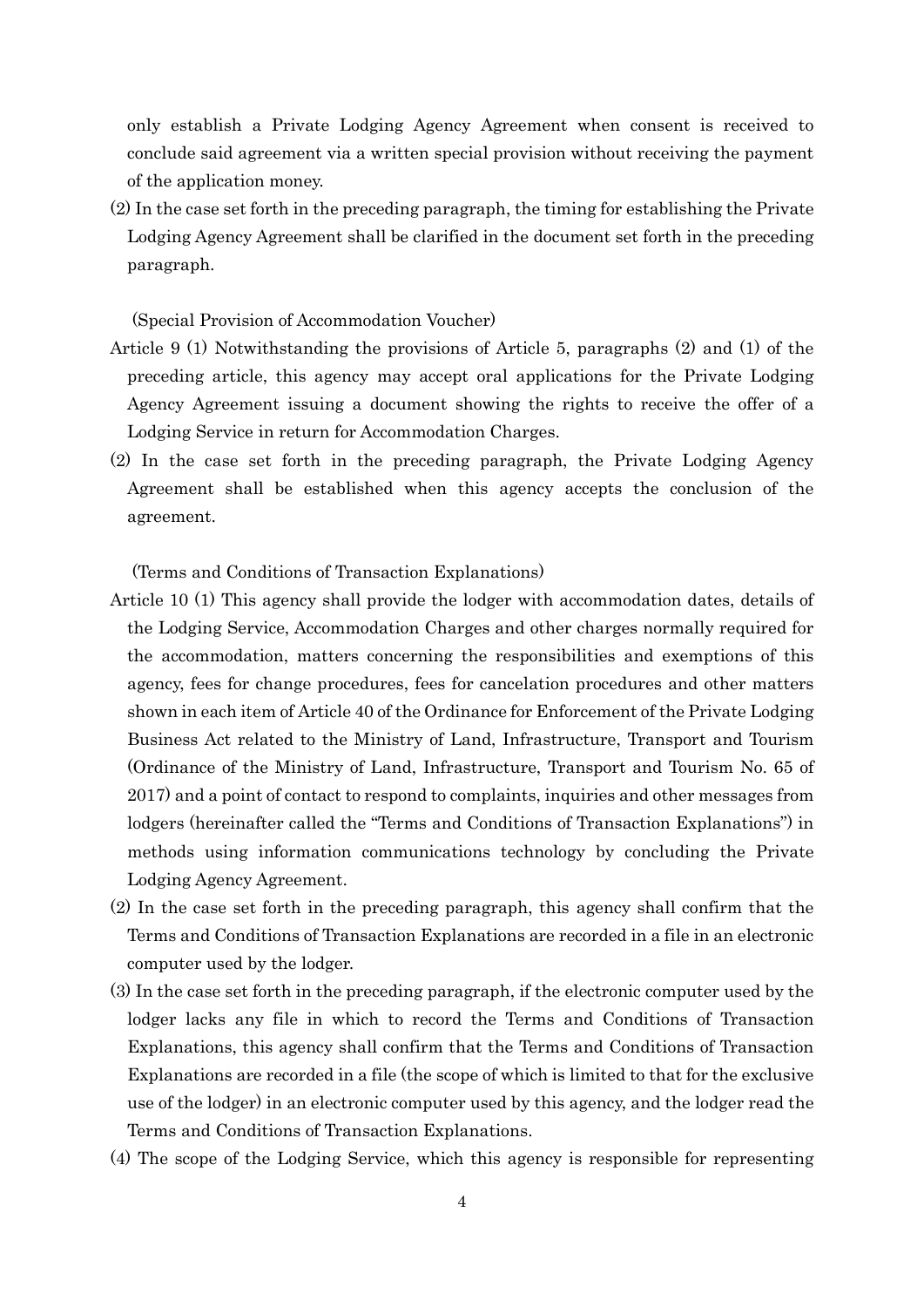through the Private Lodging Agency Agreement depends on the provisions as per the Terms and Conditions of Transaction Explanations.

## (Delivery of Written Documents)

Article 11 This agency may issue the Terms and Conditions of Transaction Explanations in writing (hereinafter called the "Written Explanation of Terms and Conditions of Transaction" in this Article) instead of providing the Terms and Conditions of Transaction Explanations using the information and communication technologies. However, this agency may not issue Written Explanation of Terms and Conditions of Transaction when accommodation vouchers or other documents showing the right to receive the provision of all the Lodging Services provided by this agency as an agency are issued.

## Chapter III Changes and Cancelation of Agreement

(Changes of Agreement Details)

- Article 12 (1) The lodger can ask this agency to change the lodging schedule, details of the Lodging Service and other details of the Private Lodging Agency Agreement. In this case, this agency shall meet the requests of the lodger as much as possible.
- (2) If details of the Private Lodging Agency Agreement are changed according to the lodger's request in the preceding paragraph, the lodger must bear cancelation charges, penalties payable to the Private Lodging Operator at the time of cancelation of the completed agency, or any other expenses required to change the agency as well as this agency's change procedure fees stipulated in advance to this agency. In addition, any increase or decrease in Accommodation Charges due to any amended details in the Private Lodging Agency Agreement shall be handled by the lodger.

(Voluntary Cancelation by Lodgers)

- Article 13 (1) The lodger can cancel the Private Lodging Agency Agreement, in whole or in part, at any time.
- (2) If the Private Lodging Agency Agreement is canceled based on the provision in the preceding paragraph, the lodger must bear the consideration for the Lodging Service which he/she has been offered or cancelation charge and penalty pertaining to the Lodging Service that he/she has not been offered, or any other expenses already paid or to be paid to the Private Lodging Operator, as well as the fees for the cancelation procedure prescribed by this agency in advance and the Fees for the Private Lodging Agency Business, which this agency should have obtained.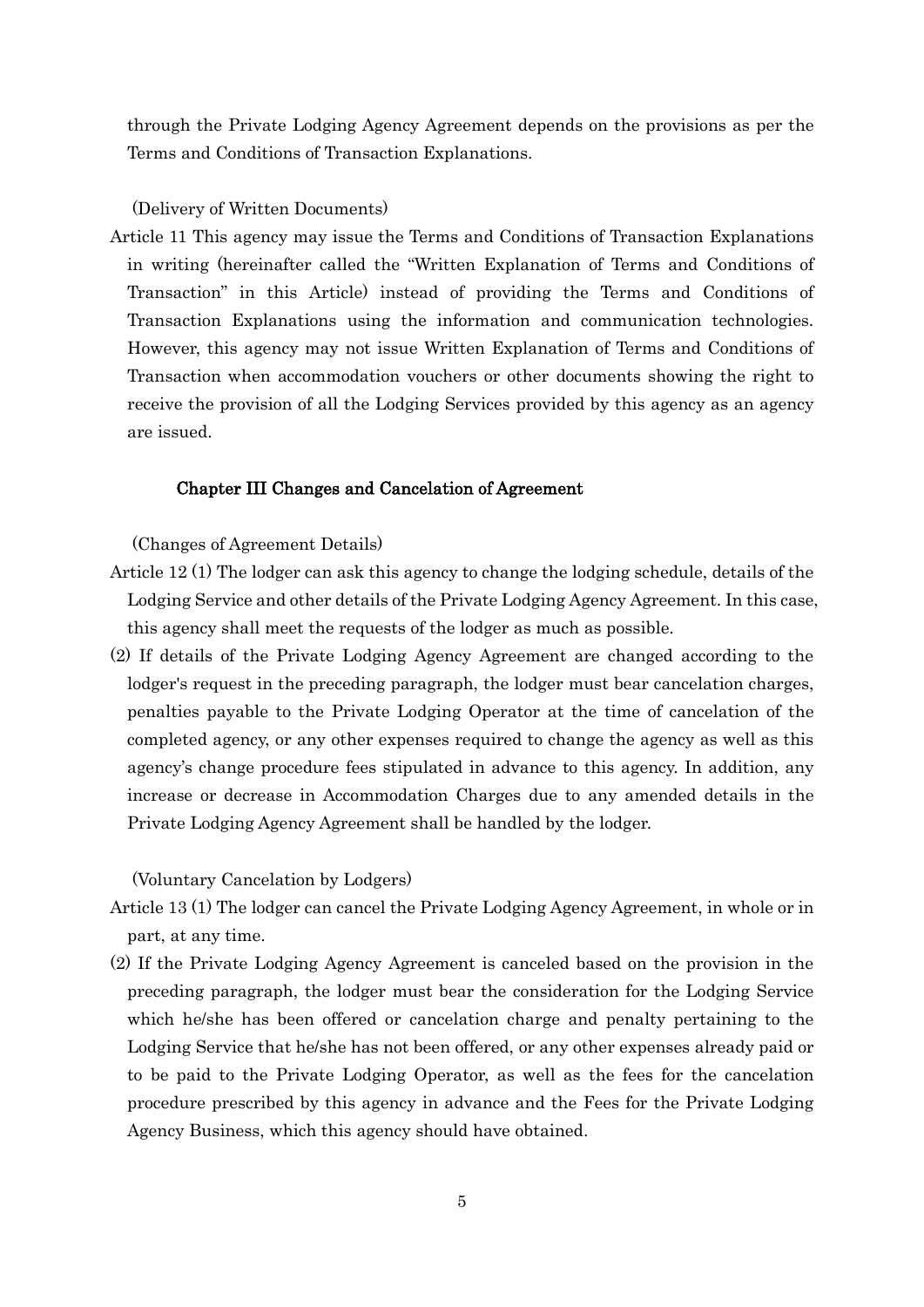(Cancelation Attributable to Lodgers)

- Article 14 (1) This agency may cancel the Private Lodging Agency Agreement if any of the following cases apply:
	- (i) If the Communication Agreement is concluded, but the lodger is unable to settle obligations related to Accommodation Charges, etc., in whole or in part, according to the Business Partner's credit card membership rule, for example, to the fact that the credit card possessed by the lodger is invalid;
	- (ii) If the lodger does not pay Accommodation Charges by the prescribed date;
	- (iii) If it emerges that any of Article 6, paragraphs (ii) to (v) apply to the lodger.
- (2) If the Private Lodging Agency Agreement is canceled based on the provision in the preceding paragraph, the lodger must bear the cancelation charge and penalty related to the Lodging Service that he/she has not been offered, or any other expenses that have been paid or will be payable to the Private Lodging Operator, and pay the fees for the cancelation procedure prescribed by this agency in advance and the Fees for the Private Lodging Agency Business, which this agency should have obtained.

(Cancelation Attributable to This Agency)

- Article 15 (1) If a lodging service as an agency becomes impossible for reasons attributable to this agency, the lodger may cancel the Private Lodging Agency Agreement.
- (2) If the Private Lodging Agency Agreement is canceled based on the provision in the preceding paragraph, this agency shall refund any Accommodation Charges collected to the lodger, excluding expenses that have been or will be paid to the Private Lodging Operator as a consideration for the services that have been offered to the lodger.
- (3) The provisions in the preceding paragraph shall not prevent the lodger from claiming for damages against this agency.

#### Chapter IV Accommodation Charges

(Accommodation Charges)

- Article 16 (1) If the Communication Agreement is concluded, the Accommodation Charges is paid to this agency via the Business Partner's credit card without any signature from the lodger in a prescribed voucher. In this case, the Card Use Date is the date when this agency notifies the lodger of the details of the final Lodging Service to the lodger.
- (2) The lodger must pay Accommodation Charges to this agency by the time prescribed by this agency before the start of accommodation.
- (3) This agency may change the Accommodation Charges if Accommodation Charges are changed before the start of accommodation due to revision of charges by the Private Lodging Operator, currency changes and other reasons.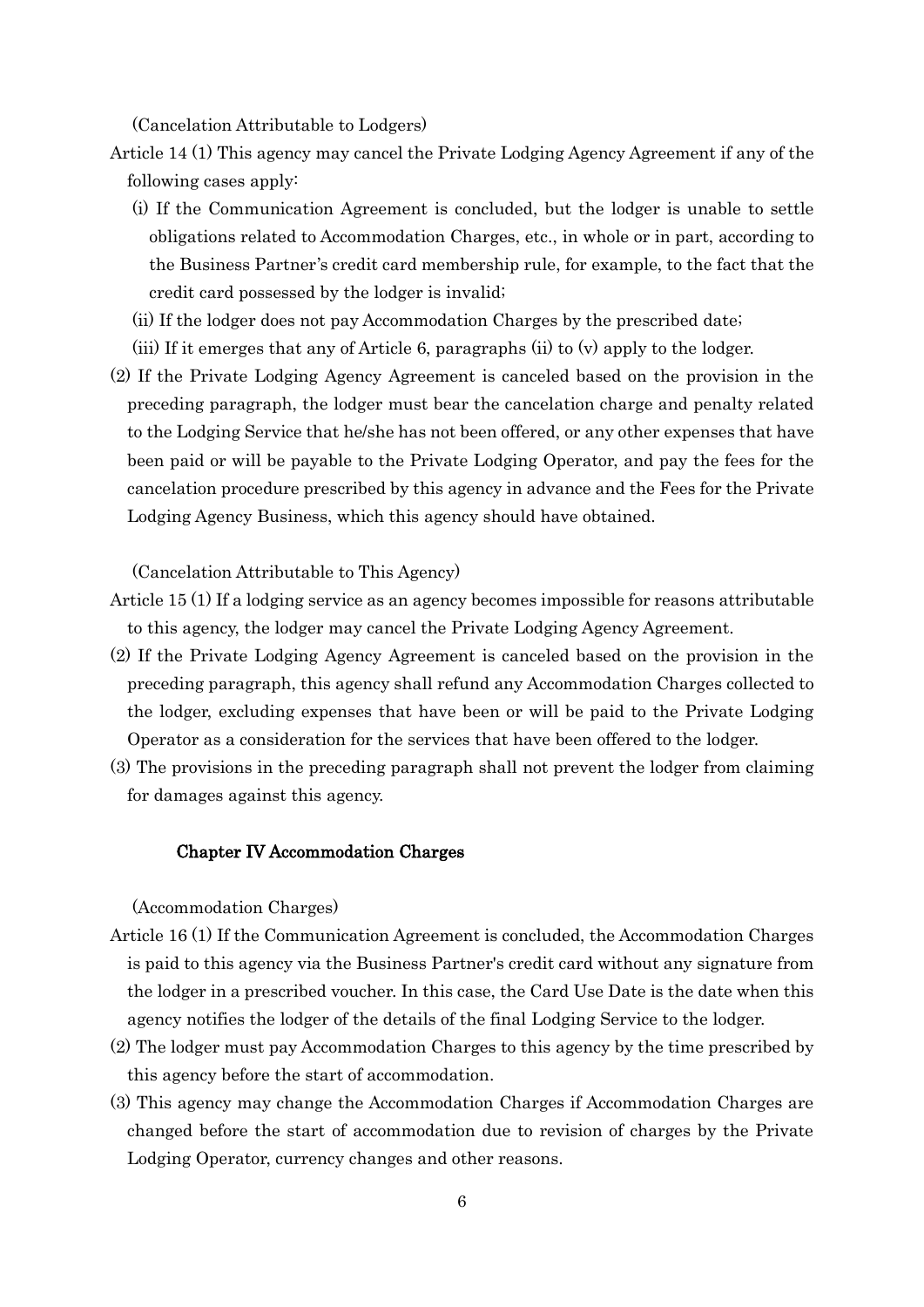- (4) Any increase or decrease in Accommodation Charges shall be handled by the lodger.
- (5) If a Communication Agreement is concluded with the lodger and fees payable by the lodger are incurred under the provisions of Chapter 3 or 4, this agency shall receive payment of expenses via the Business Partner's credit card without any signature from the lodger in a prescribed voucher. In this case, the Card Use Date is the date when this agency notifies the amounts that the lodger should pay to this agency or this agency should refund to the lodger. However, when this agency cancels the Private Lodging Agency Agreement pursuant to Article 14, paragraph (1) and item (i), the lodger must pay expenses etc. that he/she should pay to this agency via the payment method and by the due date prescribed by this agency.

#### (Settlement of Accommodation Charges)

- Article 17 (1) If the expenses to be borne by the lodger in expenses paid to the Private Lodging Operator to provide the Lodging Services by this agency as an agency and Fees for the Private Lodging Agency Business (hereinafter called the "Settled Accommodation Charges") do not match the amount collected as Accommodation Charges, this agency shall immediately settle the Accommodation Charges according to the next paragraph and paragraph (3) after the completion of accommodation.
- (2) If the Settled Accommodation Charges exceed the amount collected as Accommodation Charges, the lodger must pay the difference to this agency.
- (3) If the Settled Accommodation Charges are less than the amount collected as Accommodation Charges, this agency shall refund the difference to the lodger.

#### Chapter V Organization and/or Group Agency

(Organization and/or Group Agency)

Article 18 This agency applies provisions of this chapter in concluding the Private Lodging Agency Agreement applied, when appointing a representative responsible for the lodgers simultaneously staying (hereinafter called the "Person Responsible for Agreement").

(Person Responsible for Agreement)

Article 19 (1) Unless the special provision is concluded, this agency shall deem that the Person Responsible for Agreement has any and all representative authority in concluding the Private Lodging Agency Agreement of lodgers constituting the organization and/or group (hereinafter called the "Members") and a deal concerning the Private Lodging Agency Business related to the organization and/or group shall be concluded with Persons Responsible for Agreement.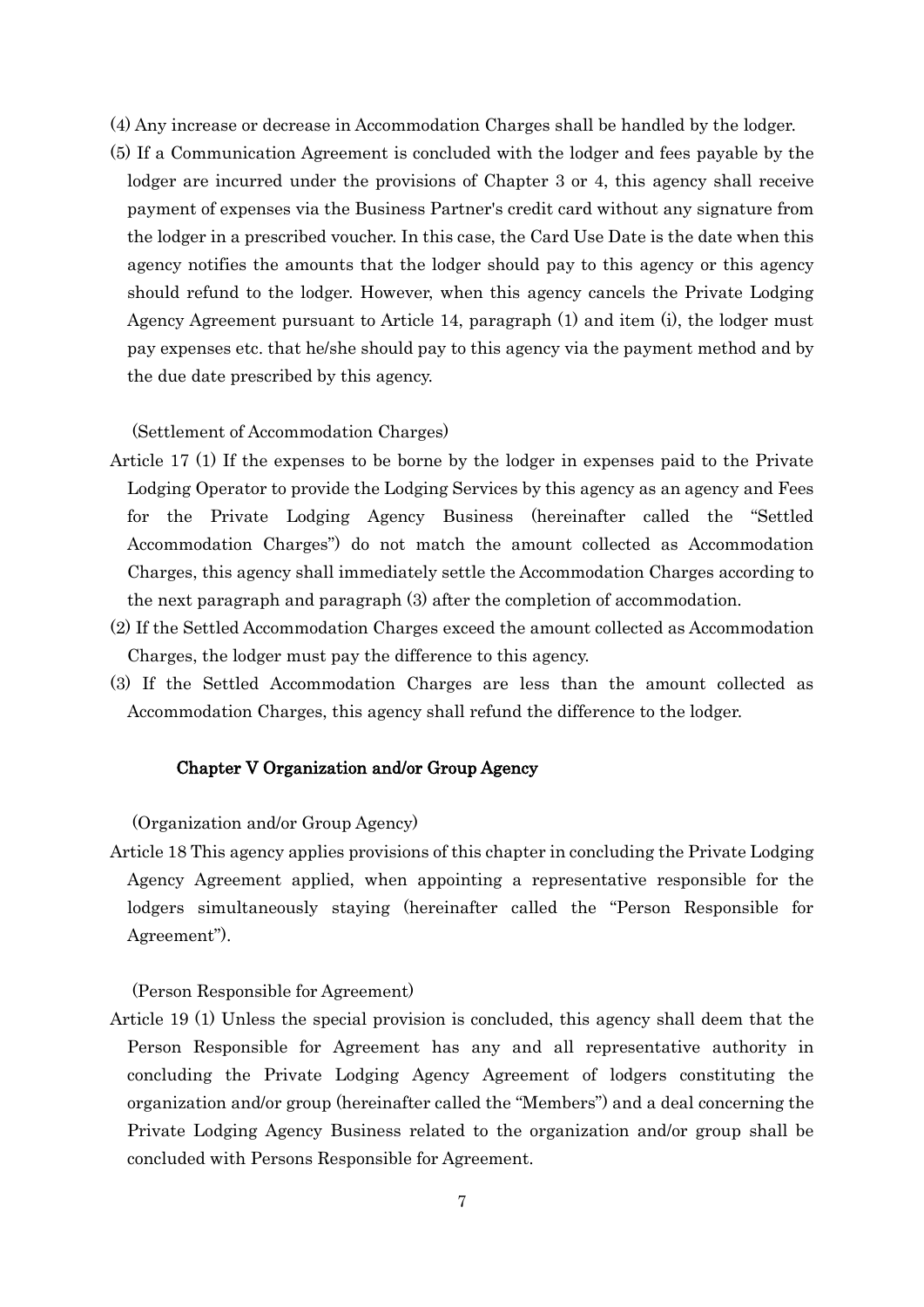- (2) The Person Responsible for Agreement must submit a member list to this agency or notify this agency of the number of Members by the day prescribed by this agency.
- (3) This agency bears no liability for obligations and duties currently assumed or expected to be assumed in future by the Person Responsible for Agreement for Members.
- (4) If the Person Responsible for Agreement does not come along with the organization and/or group, this agency deems that the Member selected in advance by the Person Responsible for Agreement shall be deemed a Person Responsible for Agreement after the start of accommodation.

(Special Provision for the Establishment of Agreement)

- Article 20 (1) In concluding the Private Lodging Agency Agreement (excluding the Communication Agreement, the same shall apply to the next paragraph.) with the Person Responsible for Agreement, notwithstanding the provision of Article 5, paragraph (2), this agency may approve the conclusion of the Private Lodging Agency Agreement without receiving any payment of application money.
- (2) If the Private Lodging Agency Agreement is concluded without receiving any payment of application money, based on the provision in the preceding paragraph, this agency shall issue a document stating to that effect to the Person Responsible for Agreement and the Private Lodging Agency Agreement shall be established when this agency issues the document.

(Change of Members)

- Article 21 (1) When a request is received from the Person Responsible for Agreement to change Members, this agency shall comply with it as much as possible.
- (2) The cost required to increase or decrease Accommodation Charges and the other expenses due to the change in the preceding paragraph shall be borne by the Members.

#### Chapter VI Responsibilities

(Responsibilities of This Agency)

- Article 22 (1) In executing the Private Lodging Agency Agreement, this agency shall be responsible for liabilities for damages when it or a person/company substituting the agency based on the provision of Article 4 (hereinafter called the "Deputy Agency") has intentionally or negligently damaged the lodger. This, however, is limited to cases where this agency receives a notice within two years from the day following that of the occurrence of damage.
- (2) If lodgers suffer damage owing to natural disasters, wars, riots, the cancelation of the Lodging Service provision by the Private Lodging Operator, orders from public offices or